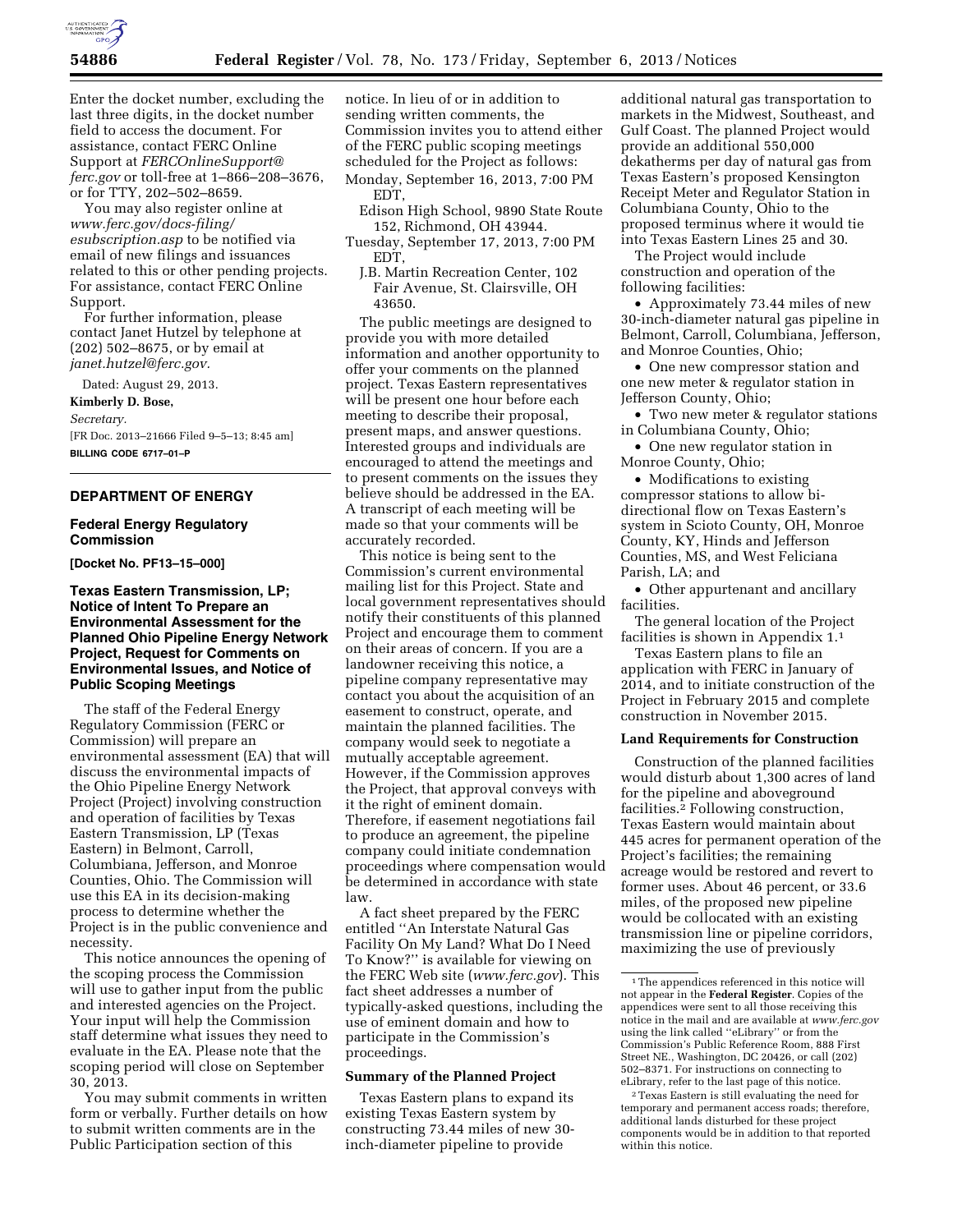disturbed rights-of-way to the extent practicable.

# **The EA Process**

The National Environmental Policy Act (NEPA) requires the Commission to take into account the environmental impacts that could result from an action whenever it considers the issuance of a Certificate of Public Convenience and Necessity. NEPA also requires us<sup>3</sup> to discover and address concerns the public may have about proposals. This process is referred to as ''scoping''. The main goal of the scoping process is to focus the analysis in the EA on the important environmental issues. By this notice, the Commission requests public comments on the scope of the issues to address in the EA. We will consider all filed comments during the preparation of the EA.

In the EA, we will discuss impacts that could occur as a result of the construction and operation of the planned Project under these general headings:

- Geology and soils;
- Water resources;
- Wetlands and vegetation;
- Fish and wildlife;
- Threatened and endangered
- species;

• Land use, recreation, and visual resources;

- Air quality and noise;
- Cultural resources;
- Socioeconomics;
- Reliability and safety; and
- Cumulative environmental impacts.

We will also evaluate possible alternatives to the planned Project or portions of the Project, and make recommendations on how to lessen or avoid impacts on the various resource areas.

Although no formal application has been filed, we have already initiated our NEPA review under the Commission's pre-filing process. The purpose of the pre-filing process is to encourage early involvement of interested stakeholders and to identify and resolve issues before the FERC receives an application. As part of our pre-filing review, we have begun to contact federal and state agencies to discuss their involvement in the scoping process and the preparation of the EA.

Our independent analysis of the issues will be presented in the EA. The EA will be placed in the public record and, depending on the comments received during the scoping process, may be published and distributed to the public. A comment period will be allotted if the EA is published for review. We will consider all comments on the EA before we make our recommendations to the Commission. To ensure your comments are considered, please carefully follow the instructions in the Public Participation section beginning on page 6.

With this notice, we are asking agencies with jurisdiction by law and/ or special expertise with respect to the environmental issues related to this Project to formally cooperate with us in the preparation of the EA.4 Agencies that would like to request cooperating agency status should follow the instructions for filing comments provided under the Public Participation section of this notice. Currently the U.S. Fish and Wildlife Service has expressed their intention to participate as a cooperating agency in the preparation of the EA to satisfy their NEPA responsibilities related to this Project.

### **Consultations Under Section 106 of the National Historic Preservation Act**

In accordance with the Advisory Council on Historic Preservation's implementing regulations for section 106 of the National Historic Preservation Act, we are using this notice to initiate consultation with the Ohio Historic Preservation Office, and to solicit their views and those of other government agencies, interested Indian tribes, and the public on the Project's potential effects on historic properties.5 We will define the Project-specific Area of Potential Effect in consultation with the State Historic Preservation Officer (SHPO) as the Project develops. On natural gas facility projects, the Area of Potential Effect at a minimum encompasses all areas subject to ground disturbance (examples include the construction right-of-way, contractor/ pipe storage yards, compressor stations, and access roads). Our EA for this Project will document our findings on the impacts on historic properties and summarize the status of consultations under section 106.

# **Currently Identified Environmental Issues**

We have already identified several issues that we think deserve attention based on a preliminary review of the planned facilities and the environmental information provided by Texas Eastern. This preliminary list of issues may change based on your comments and our analysis:

• Potential impacts on perennial and intermittent waterbodies, including waterbodies with federal and/or state designations/protections;

• Evaluation of temporary and permanent impacts on wetlands and the development of appropriate mitigation;

• Potential impacts on fish and wildlife habitat, including potential impacts on federally and state-listed threatened and endangered species;

• Potential effects on prime farmland and highly erodible soils;

• Potential visual effects of the aboveground facilities;

• Potential impacts and potential benefits of construction workforce on local housing, infrastructure, public services, and economy; and

• Impacts on air quality and noise associated with construction and operation of the Project.

### **Public Participation**

You can make a difference by providing us with your specific comments or concerns about the Project. Your comments should focus on the potential environmental effects, reasonable alternatives, and measures to avoid or lessen environmental impacts. The more specific your comments, the more useful they will be. To ensure that your comments are timely and properly recorded, please send your comments so that the Commission receives them in Washington, DC on or before September 30, 2012. This is not your only public input opportunity; please refer to the Environmental Review Process flow chart in Appendix 2.

For your convenience, there are three methods you can use to submit your comments to the Commission. In all instances, please reference the Project docket number (PF13–15–000) with your submission. The Commission encourages electronic filing of comments and has expert staff available to assist you at (202) 502–8258 or *[efiling@ferc.gov.](mailto:efiling@ferc.gov)* 

(1) You can file your comments electronically using the *eComment*  feature located on the Commission's Web site (*[www.ferc.gov](http://www.ferc.gov)*) under the link to *Documents and Filings*. This is an easy method for interested persons to submit brief, text-only comments on a project;

(2) You can file your comments electronically using the *eFiling* feature located on the Commission's Web site (*[www.ferc.gov](http://www.ferc.gov)*) under the link to

 $^3$  "We," "us," and "our" refer to the environmental staff of the Commission's Office of Energy Projects.

<sup>4</sup>The Council on Environmental Quality regulations addressing cooperating agency responsibilities are at Title 40, Code of Federal Regulations, § 1501.6.

<sup>5</sup>The Advisory Council on Historic Preservation regulations are at Title 36, Code of Federal Regulations, part 800. Those regulations define historic properties as any prehistoric or historic district, site, building, structure, or object included in or eligible for inclusion in the National Register of Historic Places.